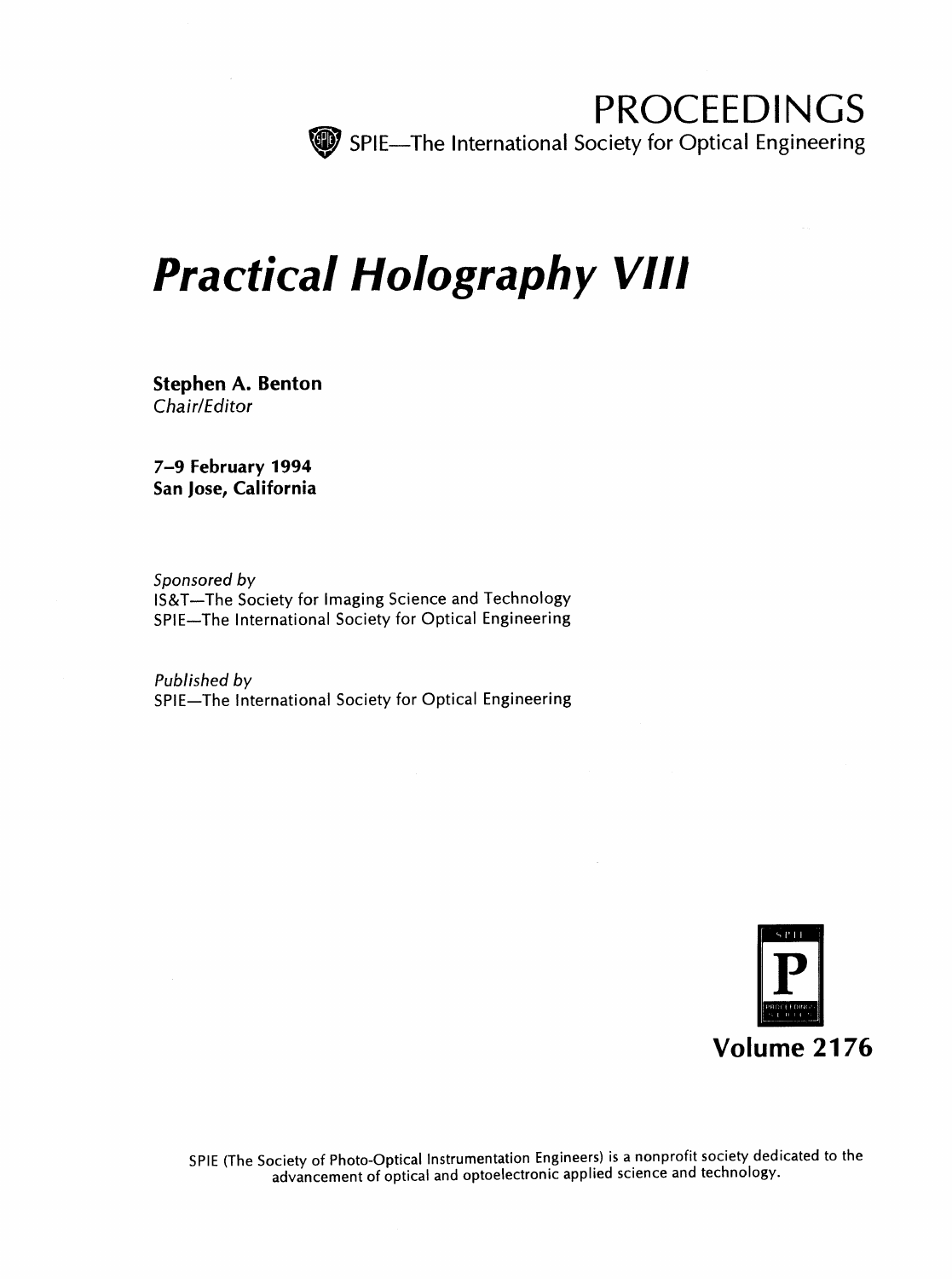# **Contents**

- vii Conference Committee
- ix Introduction

# SESSION <sup>1</sup> ELECTRO-HOLOGRAPHY

2 ICVision: a VLSI-based diffractive display for real-time display of holographic stereograms [2176-01] J. H. Kulick, S. T. Kowel, G. P. Nordin, A. Parker, R. G. Lindquist, P. Nasiatka, M. Jones, Univ. of Alabama in Huntsville 12 Image scaling for electroholographic display [2176-02] H. Yoshikawa, K. Sasaki, Nihon Univ. (japan) <sup>23</sup> New approach to the interactive holographic display system [2176-03] K. Taima, H. Ueda, H. Okamoto, Labs, of Image Information Science and Technology (Japan); T. Kubota, Kyoto Institute of Technology (Japan); Y. Kajiki, Koshien Univ. (Japan); T. Nakamura, H. Nishida, H. Takahashi, E. Shimizu, Osaka City Univ. (Japan) 30 Three-hundred-sixty-degree electroholographic stereogram and volumetric display system [2176-04] R. G. Batchko, LAMDA™ Systems Corp. <sup>42</sup> Characteristics of kinoform by LCD and its application to display the animated color 3D image [2176-05] K. Sato, Shonan Institute of Technology (Japan) 50 Multiplex video display [21 76-06] R. J. Felix, Independent Researcher 57 Experimental holographic movie to estimate picture quality for holographic television (III) [2176-07] K. Higuchi, NTT Human Interface Labs. (Japan); J. Ishikawa, S. Hiyama, Tama Art Univ. (Japan) SESSION <sup>2</sup> IMAGING TECHNOLOGIES 66 Color conical holographic stereogram [21 76-09] L. M. Murillo-Mora, K. Okada, T. Honda, J. Tsujiuchi, Chiba Univ. (Japan) 73 Holographic stereograms as discrete imaging systems [21 76-10] M. W. Halle, MIT Media Lab. 85 Development of an office holoprinter IV [2176-11] E. van Nuland, W. C. Spierings, Dutch Holographic Lab. B.V. (Netherlands) 93 Single-exposure color mixing technique for rainbow "shadow" holograms [21 76-12] E. P. Krantz, A. T. Pepper, Academy of Media Arts (FRG)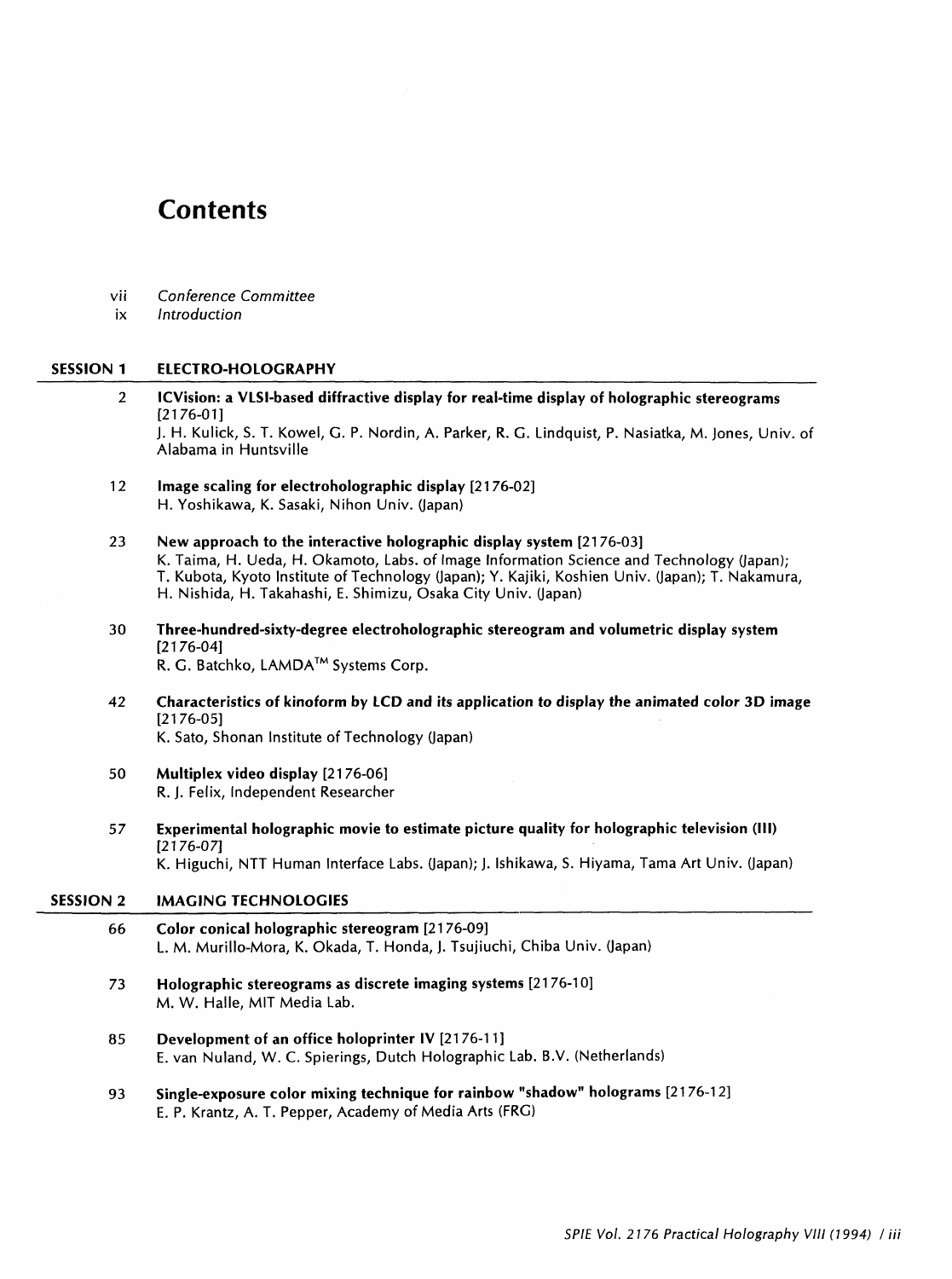- 102 Approach to the multicolor imaging from computer-generated hologram [21 76-13] T. Nakamura, H. Takahashi, E. Shimizu, Osaka City Univ. and Labs, of Image Information Science and Technology (Japan)
- 108 Wavelength selection for color holography [2176-14] M. S. Peercy, L. B. Hesselink, Stanford Univ.

#### SESSION <sup>3</sup> MATERIALS AND PROCESSING

- 120 Techniques for making silver halide reflection holograms that can compete with photopolymers [2176-15] S. J. S. Brown, Sheffield Hallam Univ. (UK)
- 132 Impact of materials properties on multiplex holographic data storage [21 76-16] M. C. Bashaw, L. B. Hesselink, Stanford Univ.
- 144 Investigation on Lippmann photographs: materials, processes, and color rendition [21 76-1 7] J.-M. R. Fournier, Rowland Institute for Science
- 153 Noise sources in silver halide volume holograms [21 76-18] A. Fimia, L. Carretero, A. Belendez, Univ. de Alicante (Spain)
- 162 Image hologram as visual light guide [21 76-19] J. W. Powell, Light Time in Space, Inc.
- 166 Holo-dynamics: linking holography to interactive electronic media [21 76-20] D. K. Vila
- 172 Improved process of reflection holography replication and heat processing [21 76-42] D. F. Tipton, M. L. Armstrong, S. H. Stevenson, E.I. du Pont de Nemours & Co., Inc.
- 184 Holographic techniques for inverse scattering and tomographic imaging [21 76-22] M. H. Maleki, A. J. Devaney, Northeastern Univ. and A.J. Devaney Associates, Inc.

## SESSION 4 HOLOGRAPHIC OPTICAL ELEMENTS

- 196 Image and spectrum formation in a single plane using a multiplexed holographic optical element [2176-23] D. Choudhury, P. N. Puntambekar, Indian Institute of Technology; A. K. Chakraborty, Calcutta Univ. (India)
- 207 Design issues for substrate-mode holograms used in optical interconnects [21 76-24] J.-H. Yeh, R. K. Kostuk, Univ. of Arizona
- 218 Fuzzy control in image qualities of holographic optical elements [21 76-25] R.-S. Chang, C.-S. Lin, National Central Univ. (Taiwan)
- 227 Holographic polarization sensor for magneto-optic heads [21 76-26] T. J. Kim, C.-W. Han, R. K. Kostuk, Univ. of Arizona
- 237 Trial of computer design on mole-type plate optics [21 76-27] M. Suzuki, Nagoya College of Creative Arts (Japan); K. Ichiryu, First Co., Ltd. (Japan); M. Kanaya, Fuji Photo Optical Co., Ltd. (Japan); J. Tsujiuchi, Tokyo Institute of Technology (Japan)